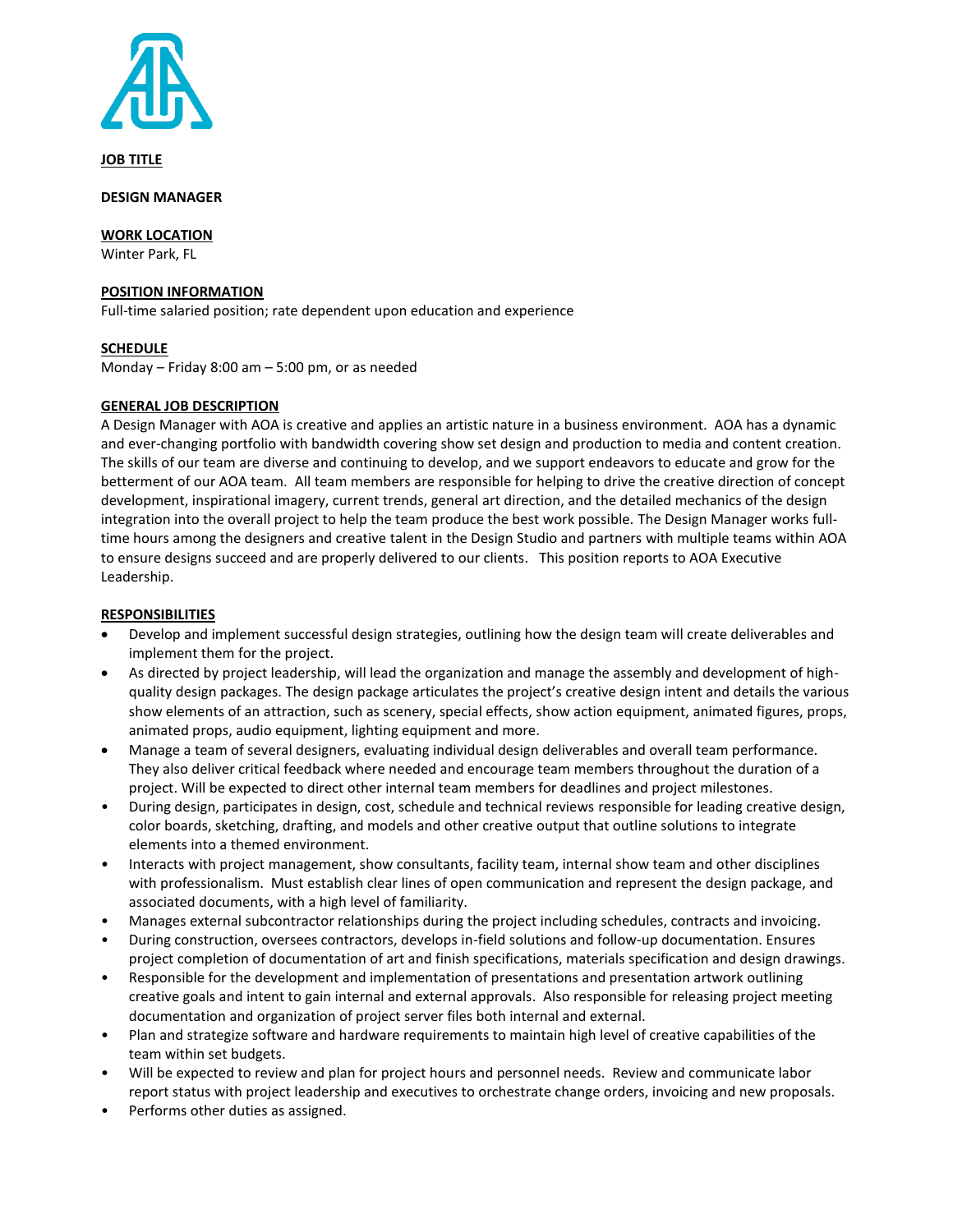

# **EDUCATION & EXPERIENCE**

- Master's degree in graphic design, visual arts, architecture or other relevant fields.
- 10 years prior experience in the theme park and/or hospitality sectors. 7 years' design experience; 3 years' of design management experience preferred.

A working knowledge of the following software programs:

- Design: Adobe Creative Suite, AutoCAD, Sketchup, Revit, Rhino, Photoshop, Illustrator, InDesign
- Presentation: PowerPoint, Keynote
- Office: Microsoft Office Suite, Bluebeam

# **QUALIFICATIONS**

- Ability to drive, motivate and has an ability to keep a finger on the pulse of current trends is key when working to achieve the goals of the team and the project
- Ability to establish, build, and maintain positive and productive team relationships based on open communication, trust and teamwork with project partners, departments, disciplines, and personnel.
- Communicates, inspires, and maintains project intent among all team-members.
- Ability to introduce artistic innovation into every project they manage, thinking of new ways to create unique designs that have meaningful impacts on clients
- Ability to manage and resolve conflict between individual team members and between different teams
- Ability to working with other teams to implement changes to design, influence others; leading them to understand why certain design aspects matter more than others
- Strong leadership skills and ability to motivate, mentor and deliver clear feedback to their team members
- Ensure strict team and project deadlines are met

# **PHYSICAL REQUIRMENTS**

• Prolonged periods of sitting at a desk and working on a computer.

# **PROVIDED TOOLS**

Provided a computer, software and cell phone reimbursement. Any driving done for business purposes will be reimbursed at the current IRS rate.

# **APPLICATION INSTRUCTIONS**

Submit a copy of current resume and portfolio: [careers@insideAOA.com](mailto:careers@insideAOA.com)

Provide a minimum of (2) work references in any field and list of relevant project work if not included in the portfolio.